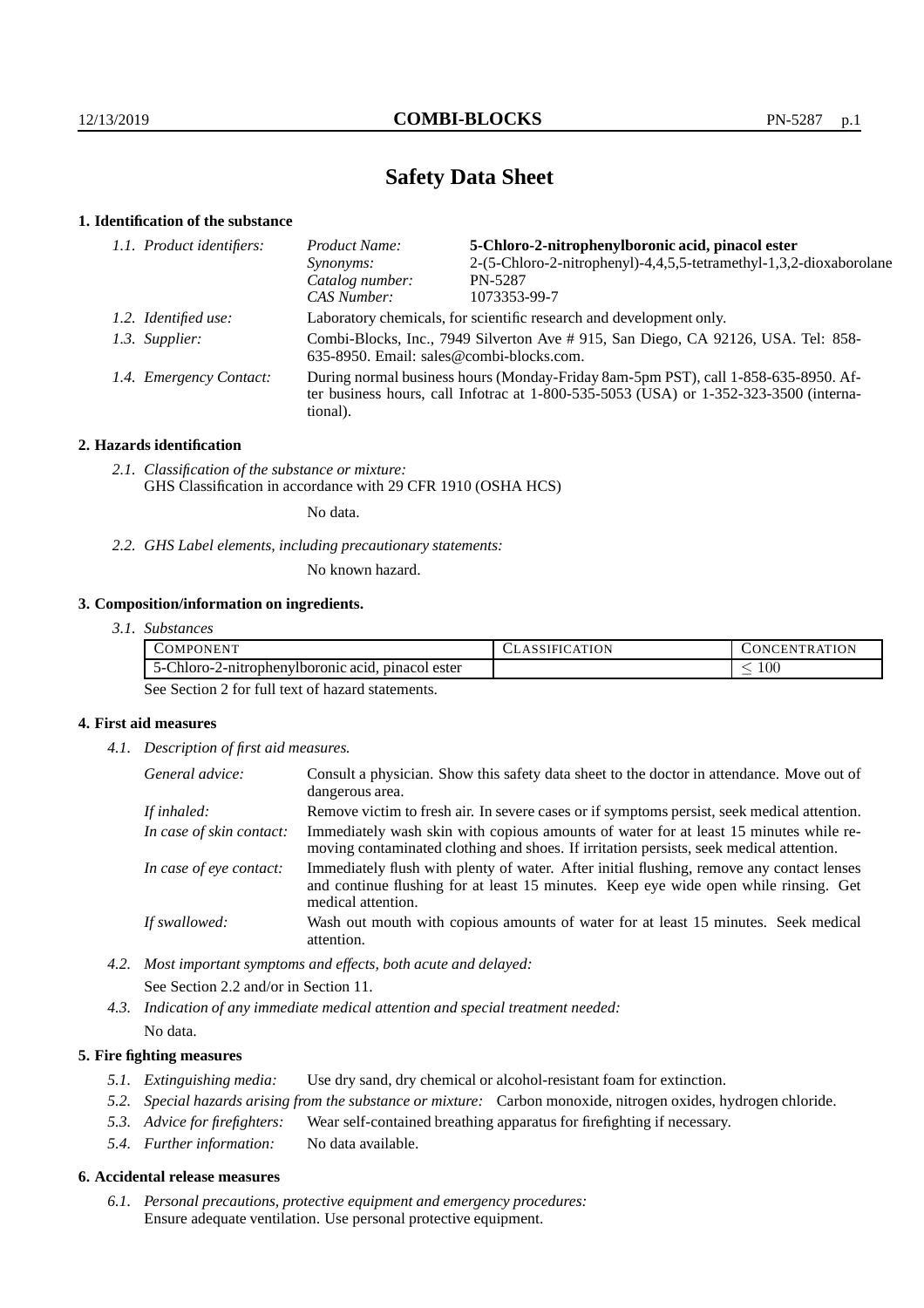|                                | 6.2. Environmental precautions:                                                                                                                                                                                                                            |                                                                                                                                                                                                                                                                            |  |
|--------------------------------|------------------------------------------------------------------------------------------------------------------------------------------------------------------------------------------------------------------------------------------------------------|----------------------------------------------------------------------------------------------------------------------------------------------------------------------------------------------------------------------------------------------------------------------------|--|
|                                | Should not be released into the environment. See Section 12 for additional ecological information.                                                                                                                                                         |                                                                                                                                                                                                                                                                            |  |
|                                | 6.3. Methods and materials for containment and cleaning up:                                                                                                                                                                                                |                                                                                                                                                                                                                                                                            |  |
|                                |                                                                                                                                                                                                                                                            | Sweep up or vacuum up spillage and collect in suitable container for disposal.                                                                                                                                                                                             |  |
|                                | 6.4. Reference to other sections:                                                                                                                                                                                                                          |                                                                                                                                                                                                                                                                            |  |
|                                | Refer to protective measures listed in Sections 8 and 13.                                                                                                                                                                                                  |                                                                                                                                                                                                                                                                            |  |
|                                | 7. Handling and storage                                                                                                                                                                                                                                    |                                                                                                                                                                                                                                                                            |  |
|                                |                                                                                                                                                                                                                                                            | 7.1. Precautions for safe handling: Avoid contact with skin and eyes. Avoid inhalation of vapour or mist. Keep away<br>from sources of ignition - No smoking. Take measures to prevent the build up of electro-<br>static charge. For precautions see section 2.2.         |  |
|                                | 7.2. Conditions for safe storage, including any incompatibilities: Store refrigerated. Keep container tightly closed in<br>a dry and well-ventilated place. Containers which are opened must be carefully resealed<br>and kept upright to prevent leakage. |                                                                                                                                                                                                                                                                            |  |
|                                | 7.3. Specific end use(s):                                                                                                                                                                                                                                  | Laboratory chemicals, for scientific research and development only.                                                                                                                                                                                                        |  |
|                                | 8. Exposure Controls / Personal protection                                                                                                                                                                                                                 |                                                                                                                                                                                                                                                                            |  |
|                                | 8.1. Control parameters:                                                                                                                                                                                                                                   |                                                                                                                                                                                                                                                                            |  |
|                                | Components with workplace control parameters: Contains no substances with occupational exposure limit values.                                                                                                                                              |                                                                                                                                                                                                                                                                            |  |
|                                | 8.2. Exposure controls:                                                                                                                                                                                                                                    |                                                                                                                                                                                                                                                                            |  |
|                                |                                                                                                                                                                                                                                                            | Appropriate engineering controls: Ensure that eyewash stations and safety showers are close to the workstation<br>location. Ensure adequate ventilation, especially in confined areas.                                                                                     |  |
| Personal protective equipment: |                                                                                                                                                                                                                                                            |                                                                                                                                                                                                                                                                            |  |
|                                | Eye/face protection:                                                                                                                                                                                                                                       | Wear appropriate protective eyeglasses or chemical safety goggles as described by OSHA's<br>eye and face protection regulations in 29 CFR 1910.133 or European Standard EN166.                                                                                             |  |
|                                | Skin protection:                                                                                                                                                                                                                                           | Handle with gloves. Gloves must be inspected prior to use. Use proper glove removal<br>technique (without touching glove's outer surface) to avoid skin contact with this product.<br>Dispose of contaminated gloves after use in accordance with applicable laws and good |  |

laboratory practices. Wash and dry hands Body Protection: Complete suit protecting against chemicals, Flame retardant antistatic protective clothing., The type of protective equipment must be selected according to the concentration and amount of the dangerous substance at the specific workplace.

Respiratory protection:

Control of environmental exposure: Prevent further leakage or spillage if safe to do so. Do not let product enter drains.

## **9. Physical and chemical properties**

*9.1. Information on basic physical and chemical properties*

| (a)                        | Appearance:                                   | Solid               |
|----------------------------|-----------------------------------------------|---------------------|
| (b)                        | Odour:                                        | No data             |
| (c)                        | Odour Threshold:                              | No data             |
| (d)                        | $pH$ :                                        | No data             |
| (e)                        | Melting point/freezing point:                 | $80 - 100^{\circ}C$ |
| (f)                        | Initial boiling point and boiling range:      | No data             |
| (g)                        | Flash point:                                  | No data             |
| (h)                        | Evaporatoin rate:                             | No data             |
| (i)                        | Flammability (solid, gas):                    | No data             |
| (j)                        | Upper/lower flammability or explosive limits: | No data             |
| $\left( k\right)$          | Vapour pressure:                              | No data             |
| $\left( \mathrm{l}\right)$ | Vapour density:                               | No data             |
| (m)                        | Relative density:                             | No data             |
| (n)                        | Water solubility:                             | No data             |
| $\circ$                    | Partition coefficient: n-octanol/water:       | No data             |
| (p)                        | Auto-ignition:                                | No data             |
| (q)                        | Decomposition temperature:                    | No data             |
| (r)                        | Viscosity:                                    | No data             |
| (s)                        | Explosive properties:                         | No data             |
| (t)                        | Oxidizing properties:                         | No data             |